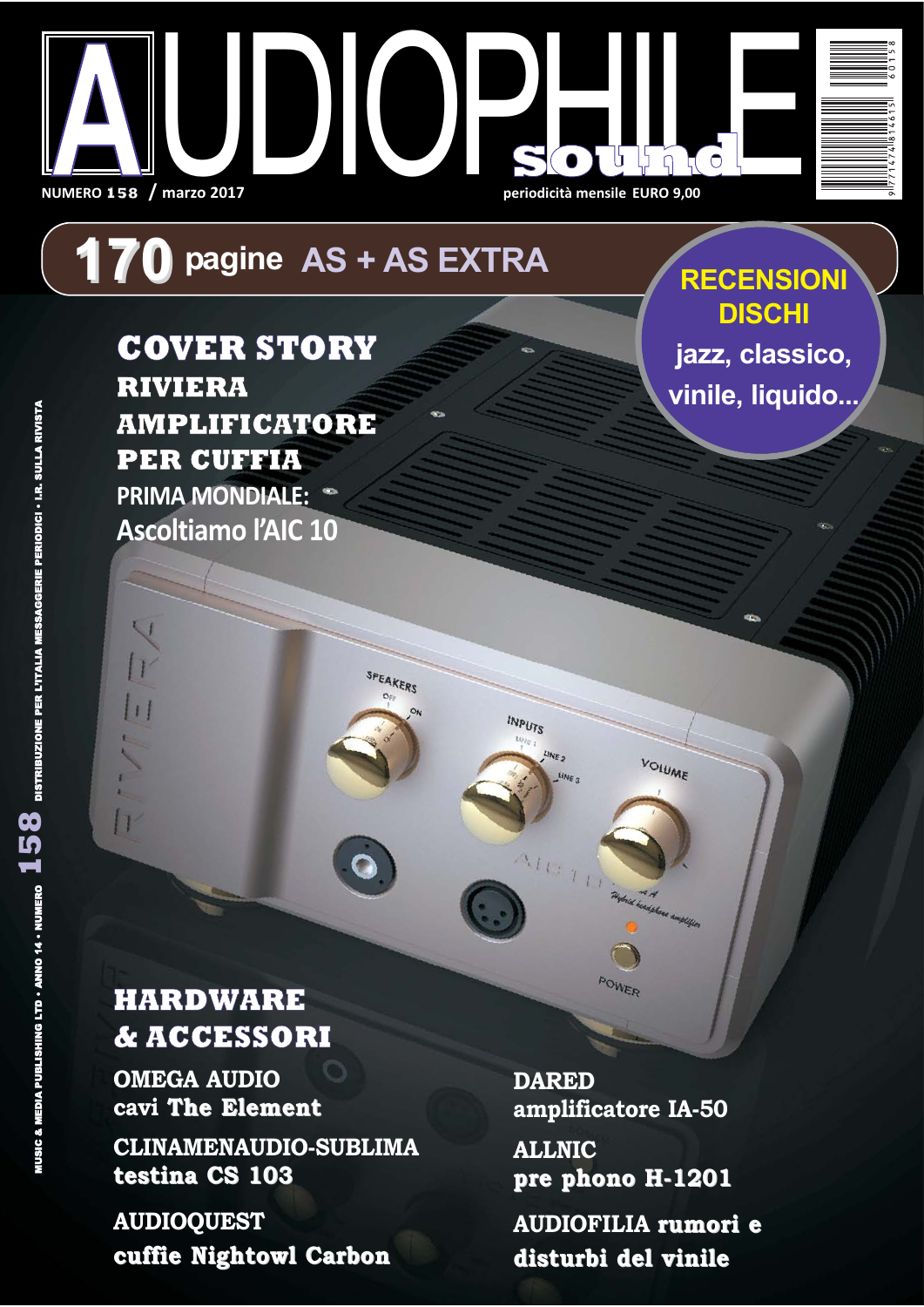# **CLINAMENAUDIO-SUBLIMA CS 103**

Testina Denon 103 in edizione Clinamenaudio-Sublima: "...vi posso riferire subito che il tweaking è perfettamente riuscito: le prestazioni complessive sono aumentate e di molto ..." Vincenzo Fratello



uando Pierre mi ha incaricato di ascoltare l'ennesima Denon 103 modificata, abarthizzata, selezionata o - chiamatela come volete - questa volta, devo confessarlo, ero un po' scettico. Questo perché di '103' se ne sono fatte edizioni di ogni tipo, sia da parte della stessa Denon, sia da parte di aziende, artigiani e audiofili. Vi dico subito che già aprendo la confezione e dando un'occhiata all'oggetto il mio scetticismo si è trasformato subito in interesse, curiosità e impazienza. La ben conosciuta sindrome dell'audiofilo dalla quale - nonostante tutto - non sono affatto immune, mi ha spinto a montarla subito senza procedere, come avevo pensato di fare inizialmente, all'acquisto di una, probabilmente più adatta, shell in legno. Infatti sono io stesso un 'estimatore' dell'effetto che il legno esercita come materiale. rispetto a tutti gli altri (carbonio e altra roba high-tech inclusa, per quanto mi riguarda), sulla musicalità di un oggetto suonante. Questo almeno fino a quando non vedrò personalmente un musicista dei Wiener (vanno bene anche i Berliner) con tra le mani uno qualunque degli strumenti ad arco realizzato in carbonio, grafite o altro, vanno bene anche le resine sintetiche o i sinterizzati. E non venitemi a raccontare che il corpo di uno strumento deve vibrare contraria-

mente alle apparecchiature per la riproduzione del suono che devono essere rigide. Nel mondo reale vibra tutto, bisogna poi verificare a quali frequenze, con quale ampiezza e con quale spettro energetico. È ora di fermarsi e tornare in argomento. Ritorno alla nostra 103 in versione Clinamenaudio-Sublima (da ora in poi da me denominata 'CS'). Il corpo, o meglio quello che ne rimane (cioè lo stretto indispensabile a consentirne un corretto montaggio e la connessione elettrica) è realizzato in cocobolo. Quando mi trovo di fronte a una meraviglia della natura come il cuore di questo legno - o di altri che sono altrettanto magnifici - ho un problema di coscienza. Il suo uso, la sua vista (perfino il suo odore) e anche il notevole effetto che esercita sul suono mi fanno amare gli oggetti che ne fanno uso. Però il pensiero che questa è una delle specie vegetali già in partenza più rare, concentrate praticamente nel centro e sud America, che rischiano in qualche modo una rapida estinzione e che si sta pensando di inserire nell'elenco delle specie protette, al contrario, mi addolora fortemente.

Comunque l'aspetto e la realizzazione dell'oggetto - come detto - hanno immediatamente destato la mia attenzione. Già esaminandola si potrebbe pensare di trovarsi in presenza di una testina top realizzata completamente a mano dall'artigiano giapponese di turno è un complimento - e magari rifinita - sempre a mano - da una sua nipote vergine, in una notte di luna piena. Non sono impazzito e chiedo scusa naturalmente alle lettrici (sto scrivendo queste note l'8 di marzo...), ma quello che intendo dire è che le premesse dell'oggetto 'di razza' ci sono tutte e del resto come potete leggere in un mio breve articolo che troverete online su AS Extra, nel passato mi sono occupato personalmente di denudare una testina e di far realizzare un body di materiale diverso da quello standard. Dungue ho il massimo interesse per le testine il cui generatore sia 'in aria' e il cui body sia in materiali 'speciali' e ridotto al minimo. E per esperienza so che il suono è influenzano significativamente da questi due aspetti.

#### RIFERIMENTI E PREMESSA ALL'ASCOLTO

Nell'ascoltare una Denon 103 in versione modificata non si può chiaramente prescindere dal confronto con una 103 standard. Un oggetto che non può mancare nella raccolta di testine di qualsiasi appassionato di vinile. Il progetto originale, opera della Nippon Columbia in collaborazione con l'NHK, l'ente radiotelevisivo pubblico giapponese, risale al 1962. La 103 che potete comprare oggi è praticamente uguale a quella di 55 anni fa. Nel nostro mondo, lo specialty audio(per dirla all'americana) non sono sicuro che esistano altri componenti così longevi. L'unico che mi viene in mente è un'altra classica MC, la Ortofon SPU che è addirittura del 1958. L'acronimo SPU sta per 'Stereo Pick Up' ed è stato il primo fonorivelatore stereofonico dell'azienda che lo sviluppò, insieme con un braccio dedicato, per una fornitura alla EMT la quale a sua volta - era fornitrice di molti enti radiotelevisivi europei.

In questo caso, contrariamente a quanto mi è capitato spesso in altre occasioni, il confronto con la 103 standard è durato solo una mezz'oretta. Avete presente la differenza tra una 500 in versione appunto standard col suo bel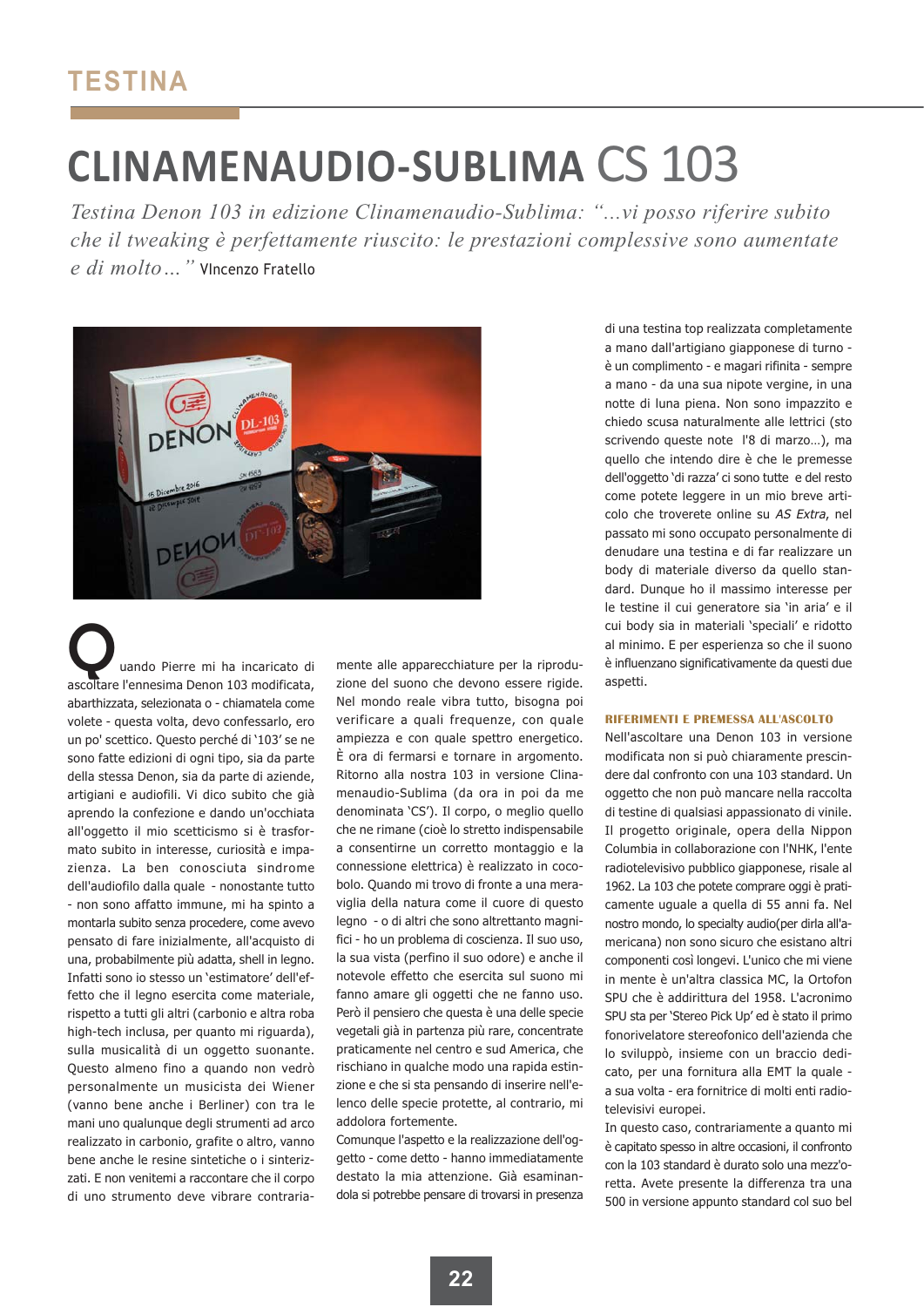"...Il soffio del sax in 'Georgia On My Mind' mi comunica immediatamente - pelle d'oca a parte - che sarà un ascolto interessante e piacevole. La dinamica è notevolissima e in qualche passaggio temo un po' per la salute dei tweeter a nastro con i quali ho configurato le mie Volare per l'occasione. 'Stardust' conferma la sensazione di dinamica quasi illimitata che solo l'analogico a un certo livello riesce a trasmettere..."



motorino bicilindrico turbo da 105 cavalli e la cugina Abarth, magari in versione competizione? Ebbene, sono due automobili semplicemente 'diverse e non confrontabili tra di loro', forma e nome a parte. L'edizione CS della 103 è anch'essa radicalmente diversa dal fonorivelatore dal quale deriva. Per farla breve appartiene a un'altra - ovviamente più elevata - categoria. Dunque vi posso riferire subito che il tweaking è perfettamente riuscito: le prestazioni complessive sono aumentate, e molto. Come del resto capita per la 500 Abarth...

Archiviata dunque la 103 base, ho scelto come riferimento due testine anch'esse MC. una di categoria confrontabile, la Ortofon Vivo Blue, e l'altra di categoria più elevata, una EMT XSD-15.

Per quanto riguarda la delicata scelta dello step-up (il trasformatore di interfaccia tra le testine MC e l'ingresso fono MM) la nostra 103 si è trovata piuttosto bene con il mio step-up Audio Technica vintage. Naturalmente con trasformatori di classe più elevata (mi viene in mente il coreano Allnic che ho recentemente avuto il piacere di provare: numero 157 della rivista) il risultato sarebbe stato verosimilmente ancora più degno di nota. Una prova molto interessante sarebbe anche l'uso di uno dei stepup della stessa Clinamenaudio, tra quali lo M.C. Reference in Cocobolo con trattamento dei punti vitali dell'apparecchio con componenti da Sublima. Tuttavia non ho avuto l'impressione che l'AT-630 mi abbia impedito di cogliere in pieno tutto il carattere e le indubbie capacità della 103 CS. Tra l'altro l'AT-630 è appena di ritorno da un 'service' ad opera di Luca Chiomenti in persona (non chiedeteglielo, è inutile, a meno che non siate anche voi suoi amici personali da... almeno un quarto di secolo).

A momenti non lo riconoscevo nemmeno quando è rientrato. Il tocco di Luca si percepisce immediatamente.

La Ortofon è stata usata con lo stesso stepup. L'EMT l'ho invece usata con il suo stepup dedicato: la tedesca è piuttosto idiosincratica e non sembra a suo agio con altri step-up, se non qualcuno di livello assoluto. Per i più esperti/curiosi, dopo i miei recenti articoli sugli step-up, vi informo che ho condotto gli ascolti con l'impedenza di ingresso del mio pre fono regolata su 47 kOhm e 150 pF. In alcuni momenti ho notato un leggero miglioramento riducendo la capacità a 50 pF ma visto che non tutti i pre consentono regolazioni così fini e che 150 pF è un valore più comune ho deciso di adottare questa posizione.

#### **L'ASCOLTO**

La Denon 103 CS necessita, come tutti i trasduttori elettromeccanici, di un certo rodaggio. Prima di passare alla fase di ascolto critico, ho approfittato del confronto preliminare con la 103 di serie per rodarla su una buona decina di LP. Materiale comprendente i Beatles, Ella Fitzgerald, i Wiener Philharmoniker, Arturo Benedetti Michelangeli, Fabrizio De Andrè, Harry Belafonte, ecc.. In effetti, appena montata la 103 CS - pur mostrandosi già di classe superiore alla versione di serie - presentava un basso piuttosto gommoso e monocorde ed una certa difficoltà a discriminare nei forti, ad esempio, i solisti e le sezioni di un'orchestra sinfonica. Dopo poche facciate le basse frequenze hanno acquistato quasi miracolosamente la giusta articolazione e - dopo un po' più di tempo - hanno perso per strada buona parte del carattere iniziale 'gommoso'. Poi anche la risoluzione nei pieni è aumentata decisamente, pur non trasformandosi in una prestazione da record. Lo ripeterò fino alla noia, per comprendere le qualità, il carattere, il 'suono' di qualunque oggetto da musica è INDISPENSABILE che lo stesso sia stato adequatamente rodato. E non sono affatto sicuro che la 103 CS non possa ulteriormente migliorare al crescere delle ore d'uso. Risolta anche la questione rodaggio, ho deciso di utilizzare per l'ascolto critico lo stesso quintetto di vinili usato recentemente per ascolti di testine e step-up. In questo modo lavoro con software che conosco perfettamente e che ho ascoltato da poco con diverse combinazioni di testina/step-up. Il primo disco è Jacintha Here's To Ben (Groove Note GRV-1001-1). Il mastering è stato effettuato dal compianto mago Bernie Grundman e se ne riconosce immediatamente la maestria. Le note di copertina ci informano che il processo è effettuato direttamente dal nastro master analogico usando un tornio Sculley, pilotato da elettroniche valvolari (come da anni fa la MFSL, che ha elettroniche disegnate da Tim De Paravicini... e valvolari...). Il soffio del sax in Georgia On My Mind mi comunica immediatamente pelle d'oca a parte - che sarà un ascolto interessante e piacevole. La dinamica è notevolissima e in qualche passaggio temo un po' per la salute dei tweeter a nastro con i quali ho configurato le mie Volare per l'oc-

### **DISTRIBUZIONE & PREZZO**

#### CLINAMENAUDIO-SUBLIMA **TESTINA CS 103**

#### Distribuzione:

#### **Clinamenaudio**

C.da Barattelli, 3/A San Benedetto del Tronto (AP) tel: 340 875.66.12; 0735 782.043 mail: info@clinamenaudio.com web: www.clinamenaudio.com

#### Prezzo 575,00 euro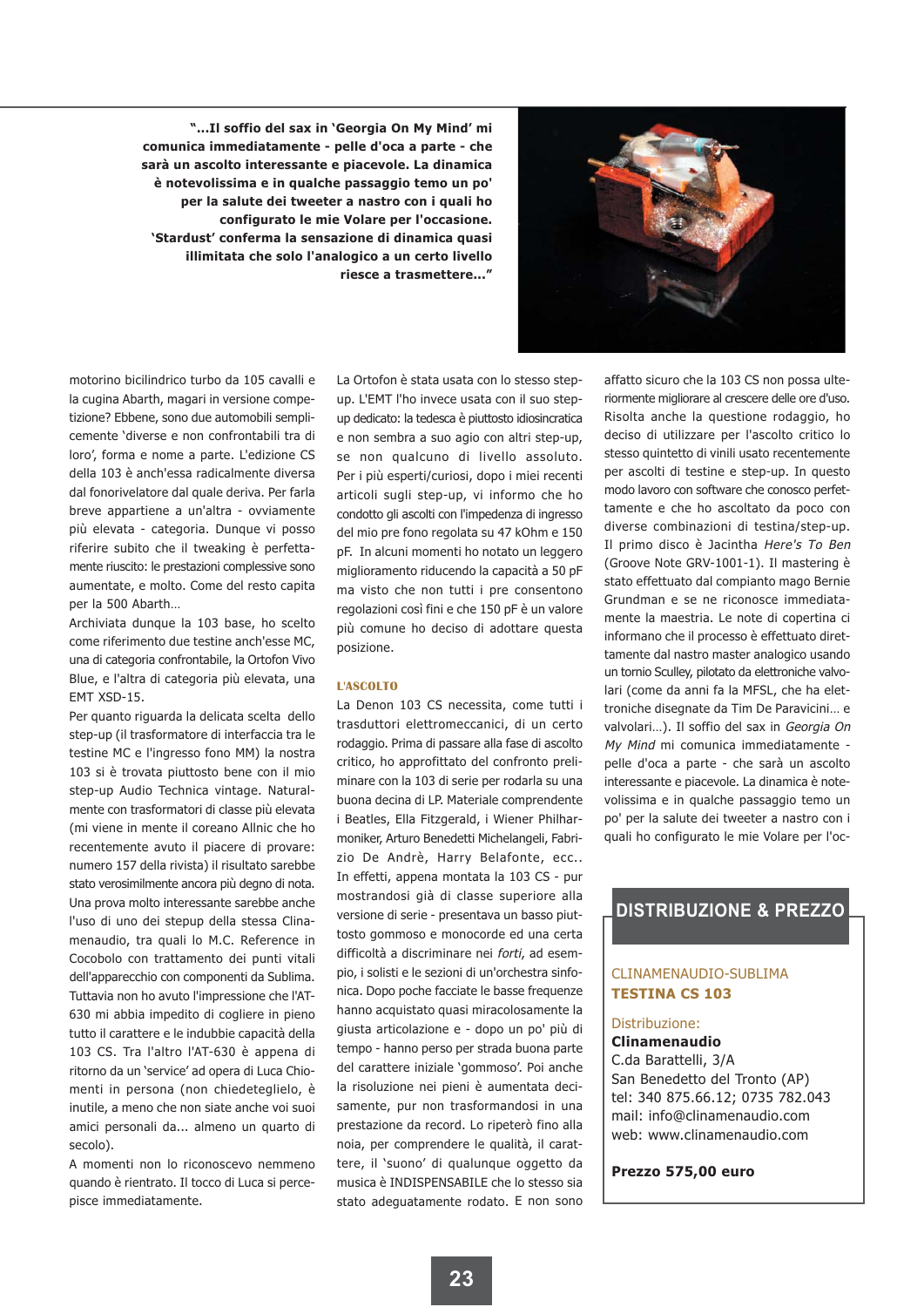## **TESTINA**



"...non devo dimenticare, cosa difficile con la 103 CS e che mi succederà anche in seguito, che sto ascoltando una testina da circa 500 euro, non da alcune migliaia degli stessi. Un'altra evidente virtù della 103 CS è l'accurata resa dell'ambiente molto ampio nel quale è stata realizzata la ripresa sonora. La mia sala d'ascolto si è ingrandita, tra l'altro lungo tutte le tre dimensioni..."

### **CLINAMENAUDIO-SUBLIMA CS 103**

casione. Stardust conferma la sensazione di dinamica quasi illimitata che solo l'analogico ad un certo livello riesce a trasmettere. La respirazione e i suoni labiali della voce di Jacintha sono vicini alle migliori performance che ho avuto modo di ascoltare da questo LP. Del resto sempre in copertina ci informano che il microfono usato per captare la voce di Jacintha è un Neumann M-49 valvolare. Passo al Living Presence Mercury che fa parte del mio quintetto. Si tratta della Sinfonia n. 5 di Shostakovich eseguita dalla Minneanolis Symphony Orchestra diretta da Stanislaw Skrowaczewski (Mercury Living Presence SR90060, ristampa Speakers Corner). La prima cosa che mi colpisce di questo disco sono gli archi, sia solisti che dell'intera sezione. Le corde sono particolarmente hen rese in buona parte delle loro vibrazioni, anche le più minute. Altro aspetto che rilevo subito sono le note basse, sia - appunto - emesse dai contrabassi dell'orchestra, sia dalla grancassa e da tutti gli altri strumenti che presentano queste frequenze nel loro spettro di emissione. Sono pieni e potenti, si perdona facilmente quella piccola imperfezione che non si può più definire 'gommosità' ancora presente. Del resto non devo dimenticare, cosa difficile con la 103 CS e che mi succederà anche in seguito, che sto ascoltando una testina da 575 euro, non da alcune migliaia degli stessi. Un'altra evidente virtù della 103 CS è l'accurata resa dell'ambiente molto ampio nel quale è stata realizzata la ripresa sonora. La mia sala d'ascolto si è ingrandita, tra l'altro lungo tutte le tre dimensioni. È una conferma di come solo l'analogico riesce in questo miracolo: il posizionamento della grande orchestra sinfonica è ricostruito realisticamente e con tanti piani sonori, come detto, in profondità, larghezza e - perfino - altezza. L'arpa, il flauto, il triangolo (nel suo piccolo) sono

collocati perfettamente nello spazio ed il loro livello relativo è rispettato. La grancassa e il piatto nel quarto e ultimo movimento della sinfonia mi prendono di sorpresa e a momenti salto dalla sedia come un audiofilo alle prime armi!

La 103 CS si è meritata un Three Blind Mice: Green Caterpillar, del Masara Imada Trio +2 (TBM-39). Qui siamo in presenza di tre più due musicisti per cui è semplice ascoltare nel suo complesso ogni singolo strumento, per poi passare all'amalgama. Come sa chi conosce questa label discografica. La validità artistica dei contenuti non è neanche lontanamente confrontabile alla straordinaria qualità sonora. Infatti piano, batteria e basso entrano prepotentemente nel mio locale svelando forse ancora di più il non eccezionale livello degli interpreti. Ai nostri fini tuttavia l'LP è come sempre utilissimo: se il sistema che state utilizzando è adeguato in ogni sua parte, potete scoprire esattamente la timbrica degli strumenti jazz dal vivo. Nel nostro caso quello che mi affascina maggiormente è il basso. Si vede che il rodaggio sta procedendo e che la 103 CS è ormai matura anche per riprodurre questa porzione della banda audio. Nello stesso tempo - e qui un confronto con le due testine che ho usato come riferimento è utilissimo - si evidenzia il suo limite. Nei passaggi più agitati la sua stessa vivacità, il suo essere espansiva e prorompente (passatemi i termini, la sto umanizzando) crea un accenno di sottolineatura, una piccola esaltazione, una leggera perdita di definizione e di fuoco in banda acuta. Doverosamente preciso che queste considerazioni sono assolute e non legate alla categoria e al prezzo della 103 CS.

Eccoci allo splendido rock pop di Emerson Lake & Palmer in Trilogy (anadisc MFSL 1-218m 200 gr., 1972). Lo Steinway che apre la fuga in mezzo alle due parti di Endless Enigma nella versione MFSL su vinile da 200 grammi che sto usando risulta estremamente corretto timbricamente e - in particolare - affascinano tutte le tante risonanze del suo magnifico mobile in legno. L'entrata della batteria e del basso praticamente contemporanea è decisamente realistica e perfettamente in linea con quanto si ascoltava all'epoca andando al concerto di un megagruppo pop come gli ELP. Naturalmente anche la voce e le tastiere elettroniche sono adequate al notevole livello del resto. Tuttavia il brano che mi ha preso di più è il successivo From The Beginning, sia per la nitidezza e precisione delle corde della chitarra, sia per la voce e per il livello relativo rispetto a entrambi delle percussioni. Non credete a chi sostiene ancora che il pop è inciso male (comunque peggio dei generi più colti) e che tanto, in ogni caso si ascolta musica riprodotta e amplificata con tutti i limiti delle amplificazioni e dei diffusori di alta potenza.

Apro una parentesi: le foto dei concerti che il trio teneva solitamente negli stadi, mostravano spesso una parete di finali Phase Linear 700 e torri di diffusori e driver JBL: siamo molto lontani dalle amplificazioni noleggiate dai service che troppo spesso vediamo in giro oggi negli stadi, notevoli solo per un parametro, le migliaia di watt di potenza. Del resto ormai un 1000W in classe D o simili costa meno di un 50W dell'epoca. Giudicate un po' voi. La batteria di The Sheriff - il brano successivo - è ancora una volta portata nel vostro locale d'ascolto dalla 103 CS. Non sono certamente il primo ad apprezzare il grandissimo lavoro di Carl Palmer alle percussioni. È la rapidità di risposta e l'estrema correttezza della nostra 103 che aiuta a comprendere, anche i meno esperti, quella che è una circostanza piuttosto nota e riconosciuta: Palmer non